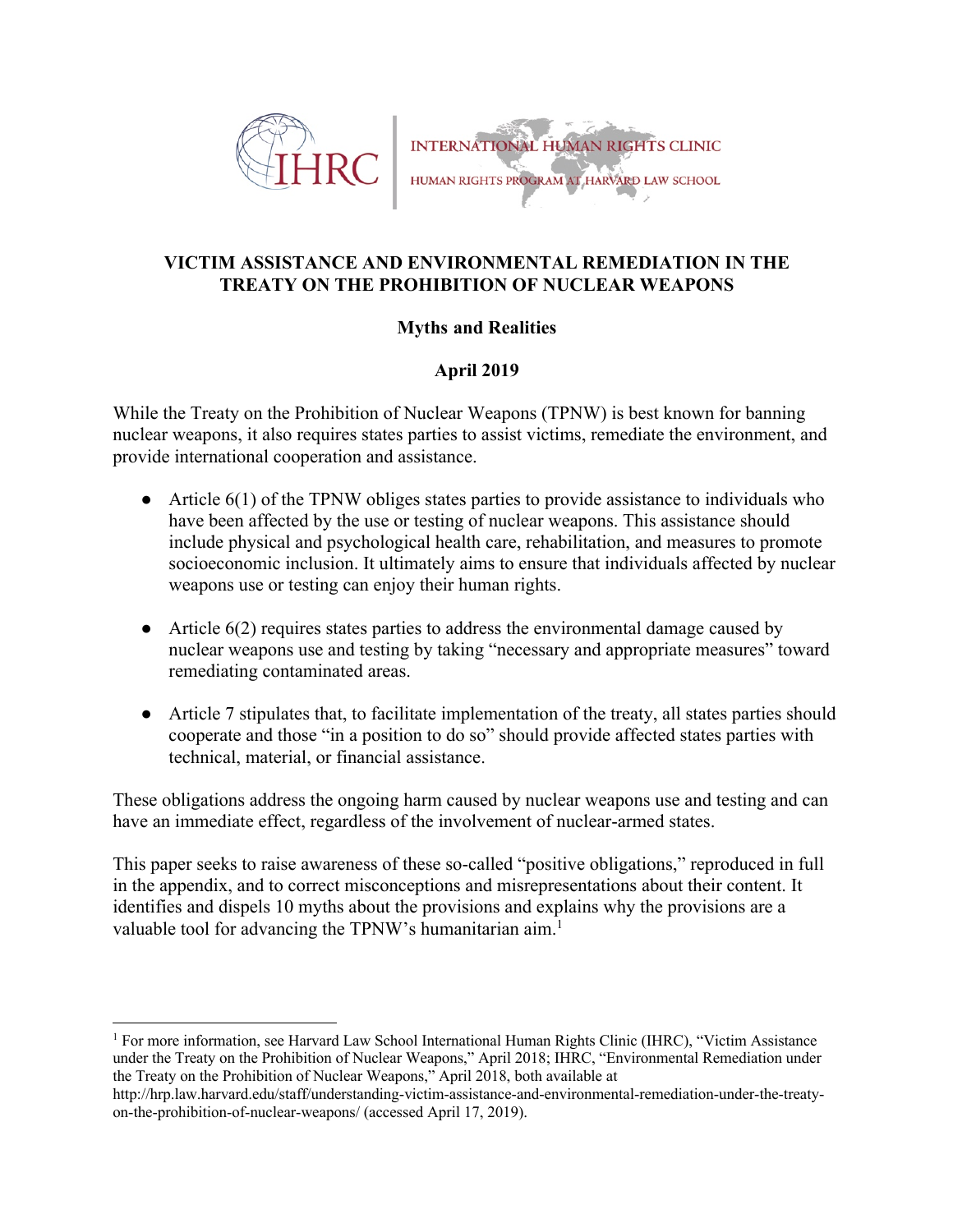### **Myth No. 1: Positive obligations have no place in a nuclear weapon ban treaty.**

**Reality: Positive obligations, which are a fundamental part of humanitarian disarmament, further the TPNW's goal of addressing the "catastrophic humanitarian consequences" of nuclear weapons.2**

- The TPNW is the most recent humanitarian disarmament treaty. This people-centered approach to disarmament seeks to prevent and remediate the human suffering and environmental harm inflicted by arms.<sup>3</sup>
- While prohibitions can prevent future harm, positive obligations are necessary to address the ongoing harm caused by nuclear weapons use or testing.
- Earlier humanitarian disarmament treaties, notably the Mine Ban Treaty and the Convention on Cluster Munitions, have effectively coupled prohibitions with measures to assist victims and clear remnants of war.4

**Myth No. 2: The TPNW imposes an unfair burden on affected states parties because it assigns them responsibility for victim assistance and environmental remediation.** 

**Reality: The TPNW places primary responsibility on affected states parties in order to promote more effective and timely assistance and remediation, respect national sovereignty, and follow international legal precedent.**

- Because of their proximity to victims and contaminated areas, affected states are in the best position to assess needs, deliver assistance, and remediate the environment.
- Placing primary responsibility on affected states parties respects their sovereignty because it recognizes their authority over victim assistance and environmental remediation activities within their territory.

<sup>&</sup>lt;sup>2</sup> See Treaty on the Prohibition of Nuclear Weapons, adopted July 7, 2017, opened for signature September 20, 2017, pmbl., para. 2 (expressing deep concern for "the catastrophic humanitarian consequences that would result from any use of nuclear weapons").

<sup>3</sup> Humanitarian Disarmament, "About," https://humanitariandisarmament.org/about/ (accessed April 4, 2019).

<sup>4</sup> Mine Ban Treaty, adopted September 18, 1997, entered into force March 1, 1999, arts. 1, 5, 6(3); Convention on Cluster Munitions, adopted May 30, 2008, entered into force August 1, 2010, arts. 1, 4, 5.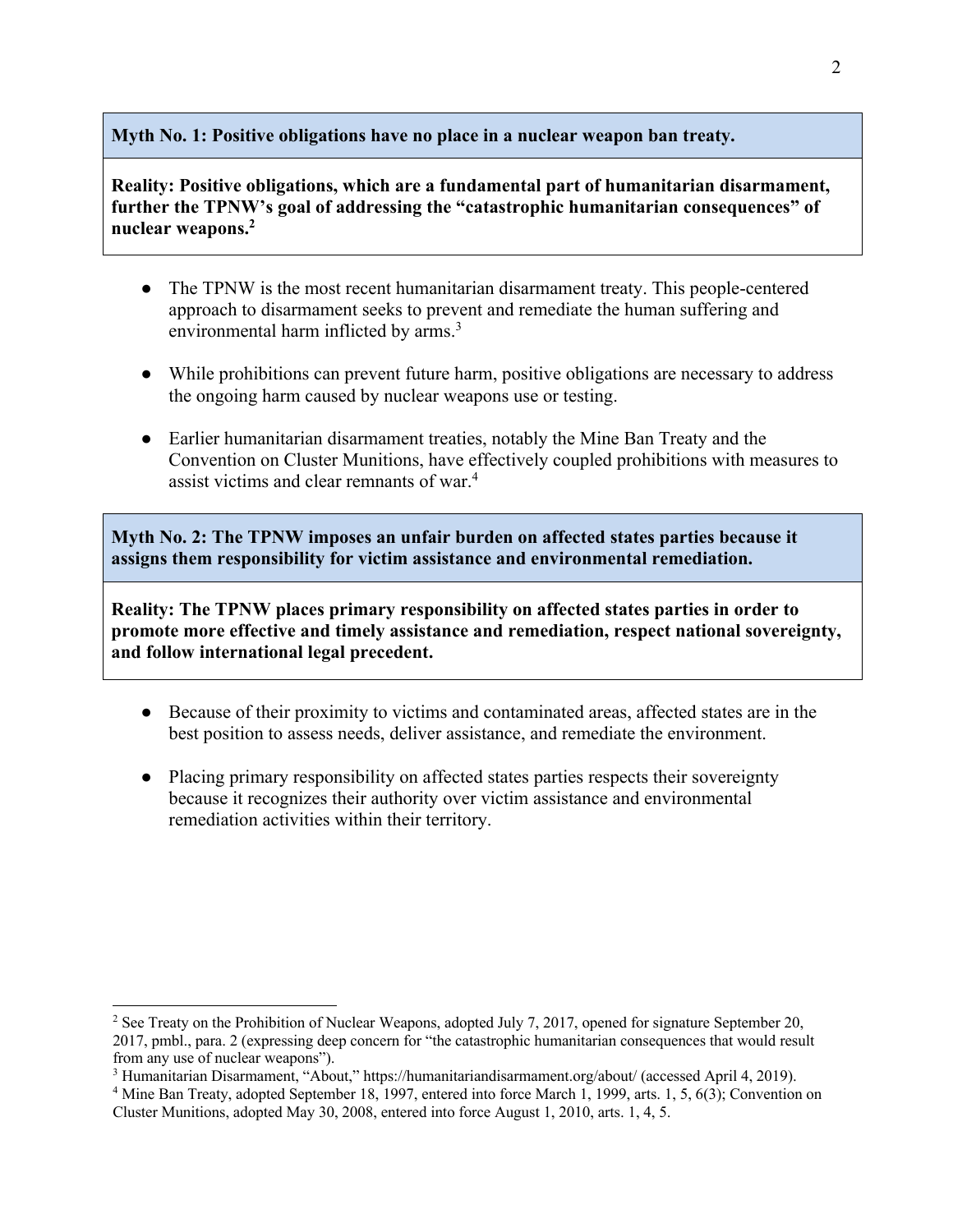● This approach accords with international human rights law, which requires states to ensure the human rights of their people.<sup>5</sup> It also follows the precedent of earlier humanitarian disarmament treaties.<sup>6</sup>

**Myth No. 3: Under the TPNW, affected states parties bear sole responsibility for victim assistance and environmental remediation.**

### **Reality: The TPNW spreads responsibility for the positive obligations across states parties.**

- Article  $7(2)$  of the TPNW recognizes that affected states parties may need help to meet their treaty obligations and acknowledges their "right to seek and receive assistance."
- Article 7(3) obligates each state party "in a position to do so" to provide technical, material, or financial assistance to affected states parties. This international assistance is designed to facilitate affected states parties' implementation of the treaty and, in particular, its victim assistance and environmental remediation provisions.
- Because assistance can take a variety of forms, each state party should be in a position to support affected states parties in some way. For example, a state party with fewer financial resources may share expertise or equipment.
- Article  $7(1)$  obligates each state party to "cooperate with other States Parties to facilitate the implementation of" the treaty. States parties should make the provision of assistance as easy as possible and remove barriers such as customs duties or burdensome restrictions on the transfer of information or equipment.7

**Myth No. 4: The TPNW absolves states parties that have used or tested nuclear weapons ("user states") from any responsibility to address the harm they caused.**

**Reality: The TPNW explicitly requires user states parties to help mitigate the harm they have caused and does not undercut other obligations user states may have toward the states they affected.** 

<sup>5</sup> See, for example, International Covenant on Civil and Political Rights (ICCPR), adopted December 16, 1966, G.A. Res. 2200A (XXI), 21 U.N. GAOR Supp. (No. 16) at 52, U.N. Doc. A/6316 (1966), 999 U.N.T.S. 171, entered into force March 23, 1976, art. 2(1); International Covenant on Economic, Social and Cultural Rights (ICESCR), adopted December 16, 1966, G.A. Res. 2200A (XXI), 21 U.N. GAOR Supp. (No. 16) at 49, U.N. Doc. A/6316 (1966), 993 U.N.T.S. 3, entered into force January 3, 1976, art. 2.

<sup>&</sup>lt;sup>6</sup> See, for example, Convention on Cluster Munitions, art. 5.  $\frac{7}{1}$  For a similar interpretation of a comparable provision in the Convention on Cluster Munitions, see Bonnie Docherty and Richard Moyes, "Article 6: International Cooperation and Assistance," in *The Convention on Cluster Munitions: A Commentary*, eds. Gro Nystuen and Stuart Casey-Maslen (Oxford: Oxford University Press, 2010), p. 418.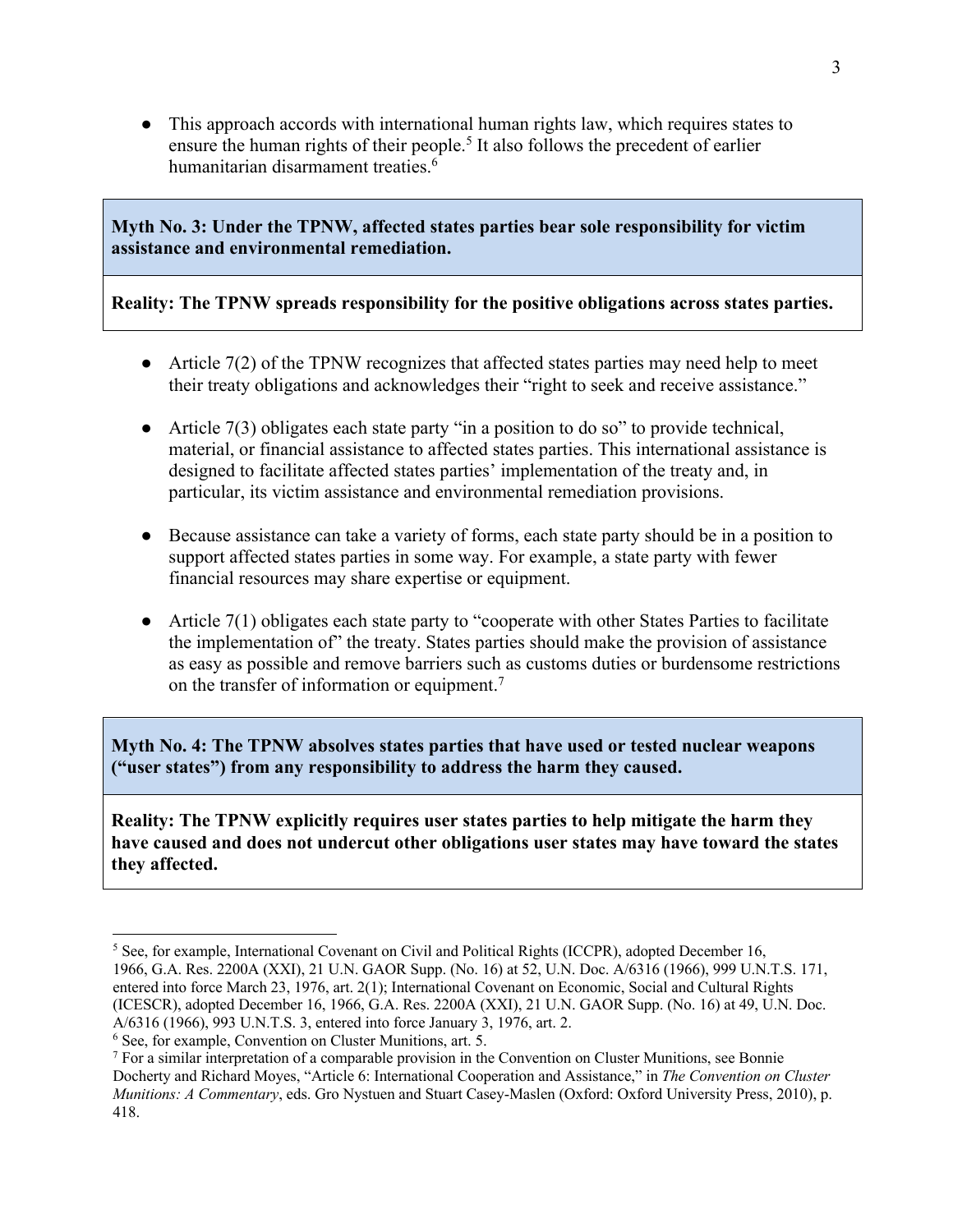- Article 7(6) of the TPNW obligates user states parties to "provide adequate assistance to affected States Parties for the purpose of victim assistance and environmental remediation," reinforcing that user states parties have legal and moral responsibility to address the harmful consequences of their actions.
- Article 6 specifies that its victim assistance and environmental remediation obligations "shall be without prejudice to the duties and obligations of any other States under international law or bilateral agreements." For example, the TPNW will not legally alter other agreements in which user states have pledged to provide aid to affected states after nuclear weapons use or testing.
- Nothing in the TPNW precludes an affected state party from seeking other forms of redress from a user state.

**Myth No. 5: The TPNW's victim assistance provision is impractical because it cannot fully address the human harm caused by nuclear weapons use and testing.** 

**Reality: Despite the scale of the harm caused by nuclear weapons, victim assistance measures can make a significant difference in the lives of individual survivors.** 

- A variety of concrete measures can be taken to help people affected by nuclear weapons use and testing. These measures include, but are not limited to: screening for diseases associated with nuclear fallout, providing treatment for physical and psychological injuries linked to the use or testing of nuclear weapons, and ensuring socioeconomic inclusion for affected populations, such as by reducing the stigma associated with being a victim.
- The holistic nature of victim assistance not only addresses the health problems of affected individuals but also promotes their participation in society and the realization of their human rights.
- The human rights principle of progressive realization further alleviates concerns about the practicality of the TPNW's victim assistance and environmental remediation obligations. Progressive realization requires states to strive to realize economic, social, and cultural rights, but it recognizes that full attainment may take time due to resource constraints. 8

 $\overline{a}$ 

<sup>&</sup>lt;sup>8</sup> See, for example, ICESCR, art. 2(1) ("Each State Party to the present Covenant undertakes to take steps, individually and through international assistance and cooperation, especially economic and technical, to the maximum of its available resources, with a view to achieving progressively the full realization of the rights recognized in the present Covenant by all appropriate means, including particularly the adoption of legislative measures."). See also Office of the UN High Commissioner for Human Rights, "Fact Sheet No. 33: Frequently Asked Questions on Economic, Social and Cultural Rights," December 2008,

https://www.ohchr.org/Documents/Publications/FactSheet33en.pdf (accessed March 1, 2019), pp. 13-14.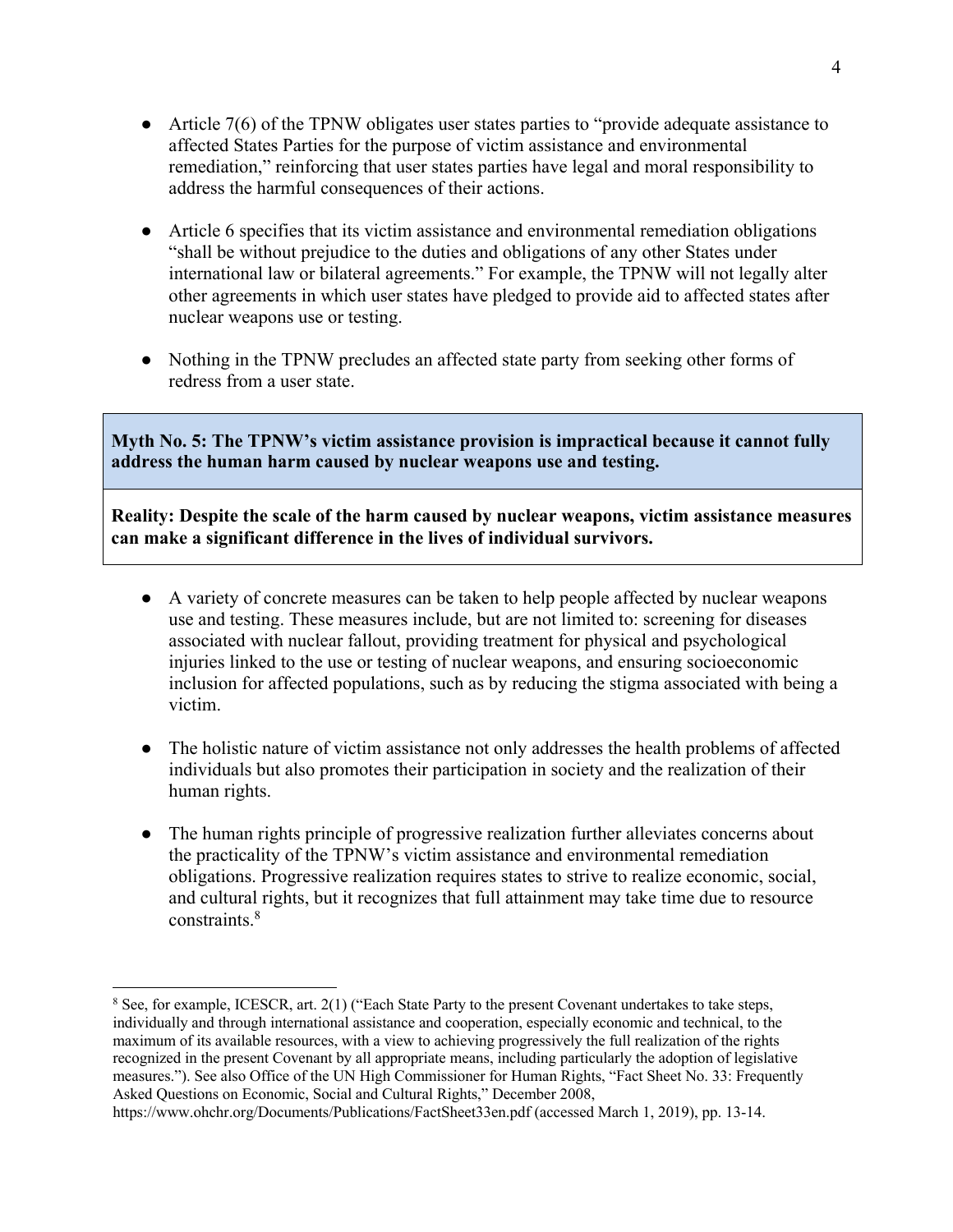**Myth No. 6: The TPNW's obligation to assist victims is overly broad and unworkable because it is too difficult to determine who is entitled to its benefits.**

**Reality: The identification of individuals who should receive victim assistance under the TPNW should be guided by the core purpose of this victim-centered provision: to assist individuals whose exposure to nuclear weapons use or testing has increased their risk of experiencing harm closely linked with the effects of nuclear weapons.**

- The TPNW entitles individuals "affected by the use or testing of nuclear weapons" to victim assistance. Determinations of who qualifies as affected can take into account factors such as the level of exposure and the nature of harm. For example, if an individual can demonstrate a certain amount or duration of exposure and has experienced a type of harm associated with that level of exposure, that individual could be considered affected for the purposes of a victim assistance program.<sup>9</sup>
- The TPNW does not oblige victims to meet traditional evidentiary standards of legal liability. If there is uncertainty as to whether an individual's harm was caused by nuclear use or testing, "a precautionary approach that emphasizes the likelihood of risk over conclusive proof may prove more prudent and protective of [human] rights."10
- Implementation of this provision should focus on those most affected by nuclear weapons use or testing. Special attention should be paid to groups that have been disproportionately affected, such as indigenous peoples and women and girls.<sup>11</sup>
- While individuals whose injuries are tenuously linked to nuclear weapons use or testing could claim they have a right to assistance, the possibility of marginal cases should not be used as an excuse to dismiss the victim assistance provision of the TPNW.

<sup>9</sup> Certain diseases, such as thyroid cancer and birth defects, have been linked to heightened radiation exposure consistent with nuclear fallout or contamination. See, for example, US Environmental Protection Agency, "Radiation Protection: Radiation Health Effects," https://www.epa.gov/radiation/radiation-health-effects (accessed

February 10, 2019); Environmental Pollution Centers, "Radioactive Pollution Diseases," 2017,

https://www.environmentalpollutioncenters.org/radiation/diseases/ (accessed February 10, 2019).<br><sup>10</sup> UN Human Rights Council, Report of the Special Rapporteur on the Implication for Human Rights of the

Environmentally Sound Management and Disposal of Hazardous Substances and Wastes, Calin Georgescu, Addendum: Mission to the Marshall Islands (27-30 March 2012) and the United States of America (24-27 April 2012), A/HRC/21/48/Add.1, September 3, 2012, https://documents-dds-

ny.un.org/doc/UNDOC/GEN/G12/163/76/PDF/G1216376.pdf?OpenElement (accessed March 27, 2019), para. 55. <sup>11</sup> TPNW, pmbl, paras. 4, 7; International Campaign to Abolish Nuclear Weapons (ICAN), "Victim Rights and Victim Assistance in a Treaty Prohibiting Nuclear Weapons: A Humanitarian Imperative," submission to the UN Conference to Negotiate a Legally Binding Instrument to Prohibit Nuclear Weapons, Leading Towards their Total Elimination, A/CONF.229/2017/NGO/WP.14, March 31, 2017,

https://www.un.org/disarmament/tpnw/pdf/A%20CONF.229%202017%20NGO%20WP.14.pdf (accessed March 27, 2019), paras. 10, 17, 19.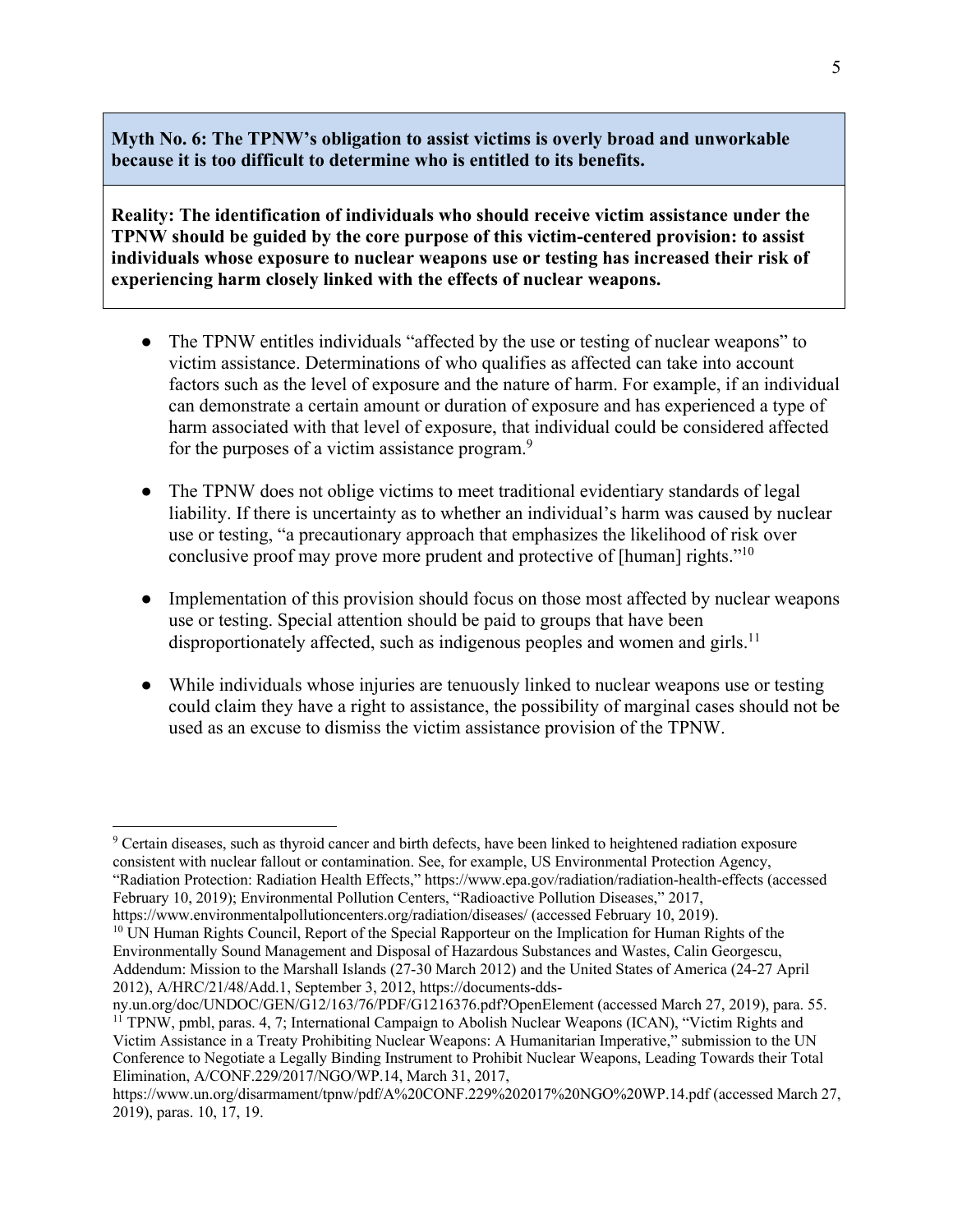**Myth No. 7: Victim assistance programs will be detached from the individuals they seek to help.**

**Reality: Accepted principles of victim assistance require that programs be inclusive, sensitive to victims' needs, and nondiscriminatory.**

- States parties are expected to involve affected individuals and their representative organizations at all stages of developing, implementing, and assessing victim assistance measures. For example, states parties can schedule regular meetings with the community or appoint victim representatives to work with the government on different aspects of assistance programs. Such practices facilitate victim participation and improve understanding of victims' needs and perspectives.
- Under TPNW Article 6(1), victim assistance must be implemented "without" discrimination." In other words, programs must not discriminate among victims on the basis of such characteristics as race, color, language, ethnicity, sex, gender identity, age, national origin, religion, disability, or geographic location.
- Standards developed in the context of other humanitarian disarmament treaties, especially the Mine Ban Treaty and the Convention on Cluster Munitions, provide guidelines for effective, victim-centered implementation of the TPNW's assistance provision.<sup>12</sup>

**Myth No. 8: Trying to implement the TPNW's environmental remediation obligation is futile because of the extent of the environmental damage caused by nuclear weapons.**

**Reality: The TPNW requires "necessary and appropriate" steps toward remediating contaminated areas, while recognizing that the environment cannot necessarily be returned to its pre-detonation state.** 

• Environmental remediation can contain or reduce contamination from nuclear weapons use and testing. It can take a variety of forms, including but not limited to: gathering radioactive soil and material and storing it in a safe containment facility onsite  $13$ ;

<sup>13</sup> For example, the Runit Dome, located on Enewetak Atoll in the Marshall Islands, was built as an onsite storage facility, sealing radioactive waste from US nuclear testing with concrete. See Coleen Jose, Kim Wall, and Jan Hendrik Hinzel, "This Dome in the Pacific Houses Tons of Radioactive Waste–and It's Leaking," *Guardian*, July 3, 2015, https://www.theguardian.com/world/2015/jul/03/runit-dome-pacific-radioactive-waste (accessed April 17, 2019). The United States has also stored onsite contaminated soil from its nuclear testing conducted at the Nevada National Security Site (formerly the Nevada Testing Site). US Office of Environmental Management, "Nevada Program Set for Substantial Progress in Groundwater, Soil Cleanup," January 31, 2017,

https://www.energy.gov/em/articles/nevada-program-set-substantial-progress-groundwater-soil-cleanup (accessed April 17, 2019).

<sup>&</sup>lt;sup>12</sup> Third Review Conference of the Mine Ban Treaty, "Maputo Action Plan," APLC/CONF/2014/WP.5, June 16, 2014, https://www.apminebanconvention.org/fileadmin/user\_upload/Maputo\_Action\_Plan\_on\_Mine\_Clearance.pdf (accessed April 17, 2019), para. 6; Convention on Cluster Munitions, art. 5.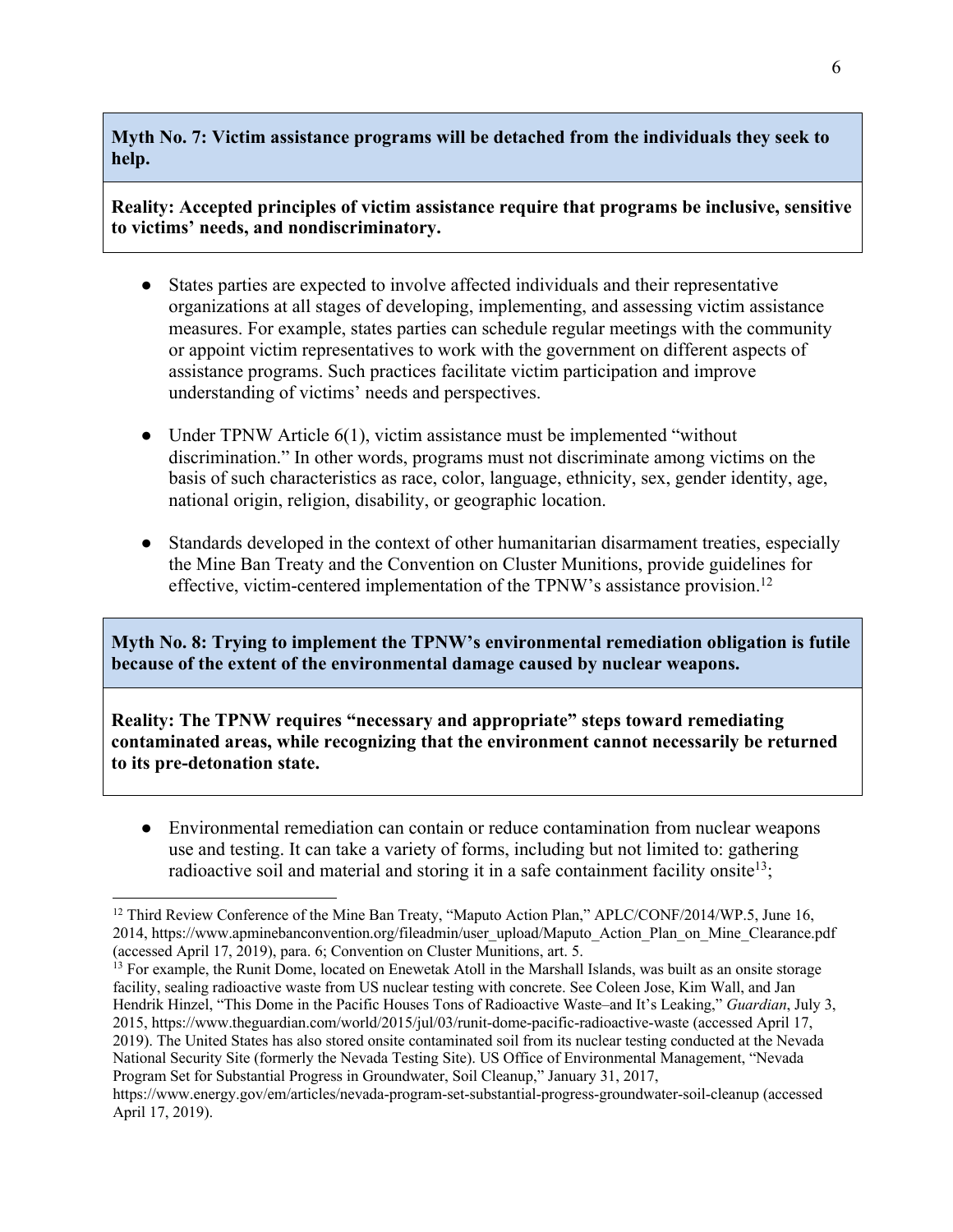removing the contamination to a facility offsite<sup>14</sup>; and introducing in the soil other materials, such as potassium, that plants absorb instead of radioactive material, thus keeping contamination out of the food chain. 15

- These methods have been used in numerous countries, including in the cleanup of several nuclear reactor meltdowns and the remediation of nuclear weapons testing and production sites.16 Multiple case studies show that environmental remediation can decrease levels of radiation in the soil. 17
- Environmental remediation should also include measures to prevent people from interacting with contaminated areas until comprehensive remediation can be undertaken and completed. For example, erecting warning signs and fencing, routinely monitoring contamination, and disseminating information through risk reduction education programs can reduce exposure.

**Myth No. 9: The TPNW's victim assistance, environmental remediation, and international cooperation and assistance provisions will dissuade some states from ratifying the treaty.** 

**Reality: States parties can meet their positive obligations in a variety of ways that match their individual capacities.** 

● Many heavily affected states have ratified previous humanitarian disarmament treaties, such as the Mine Ban Treaty and Convention on Cluster Munitions.<sup>18</sup> These and other

and the Savannah River Site. By September 2014, a US Department of Energy program at the Nevada site had remediated 99 percent of all industrial sites, i.e., "sites that may have become contaminated as a result of activities conducted in support of nuclear testing," and 70 percent of the contaminated soil. US Department of Energy Environmental Management Nevada Program, "Environmental Restoration," DOE/NV–537 REV5 factsheet, November 2014, https://www.nnss.gov/docs/fact\_sheets/DOENV\_537.pdf (accessed April 17, 2019), p. 2. US Department of Energy cleanup measures at the Savannah River Site had sent more than 10,000 drums of transuranic waste to a storage facility in New Mexico by 2004, 12 years ahead of schedule. US Department of Energy, "Savannah River Site Federal Facility Agreement Community Involvement Plan," p. 26. 18 For example, Afghanistan, Cambodia, Colombia, and Iraq are among the states most heavily affected by

<sup>&</sup>lt;sup>14</sup> During the Cold War, the Savannah River Site, located in South Carolina, produced materials used in US nuclear weapons. As part of its cleanup efforts, the US Department of Energy has shipped radioactive waste from the Savannah River Site to New Mexico for offsite storage. US Department of Energy, "Savannah River Site Federal Facility Agreement Community Involvement Plan," WSRC-RP-96-120 Revision 7, February 2011, https://sro.srs.gov/docs/CIP\_2011.pdf (accessed April 18, 2019), pp. 7, 26.

<sup>&</sup>lt;sup>15</sup> Marshall Islands Dose Assessment & Radioecology Program, "Bikini Atoll: Remediation Options," last modified April 17, 2015, https://marshallislands.llnl.gov/bikini.php (accessed April 17, 2019).

<sup>&</sup>lt;sup>16</sup> These and other methods of remediation have been used to remediate radioactive waste in the environment in countries including, but not limited to, Japan, the Marshall Islands, Ukraine, and the United States.<br><sup>17</sup> For example, the United States has undertaken significant remediation efforts at the Nevada National Security Site

landmines, and all have ratified the Mine Ban Treaty. International Campaign to Ban Landmines, *Landmine Monitor 2018*, November 2018, http://www.the-monitor.org/media/2918780/Landmine-Monitor-2018\_final.pdf (accessed April 17, 2019), p. 25. Iraq, Laos, and Lebanon, which are among the states most heavily contaminated by cluster munitions, are states parties to the Convention on Cluster Munitions. Cluster Munition Coalition, *Cluster Munition Monitor 2018*, August 2018, http://the-monitor.org/media/2907293/Cluster-Munition-Monitor-2018 web revised4Sep.pdf (accessed April 17, 2019), p. 62.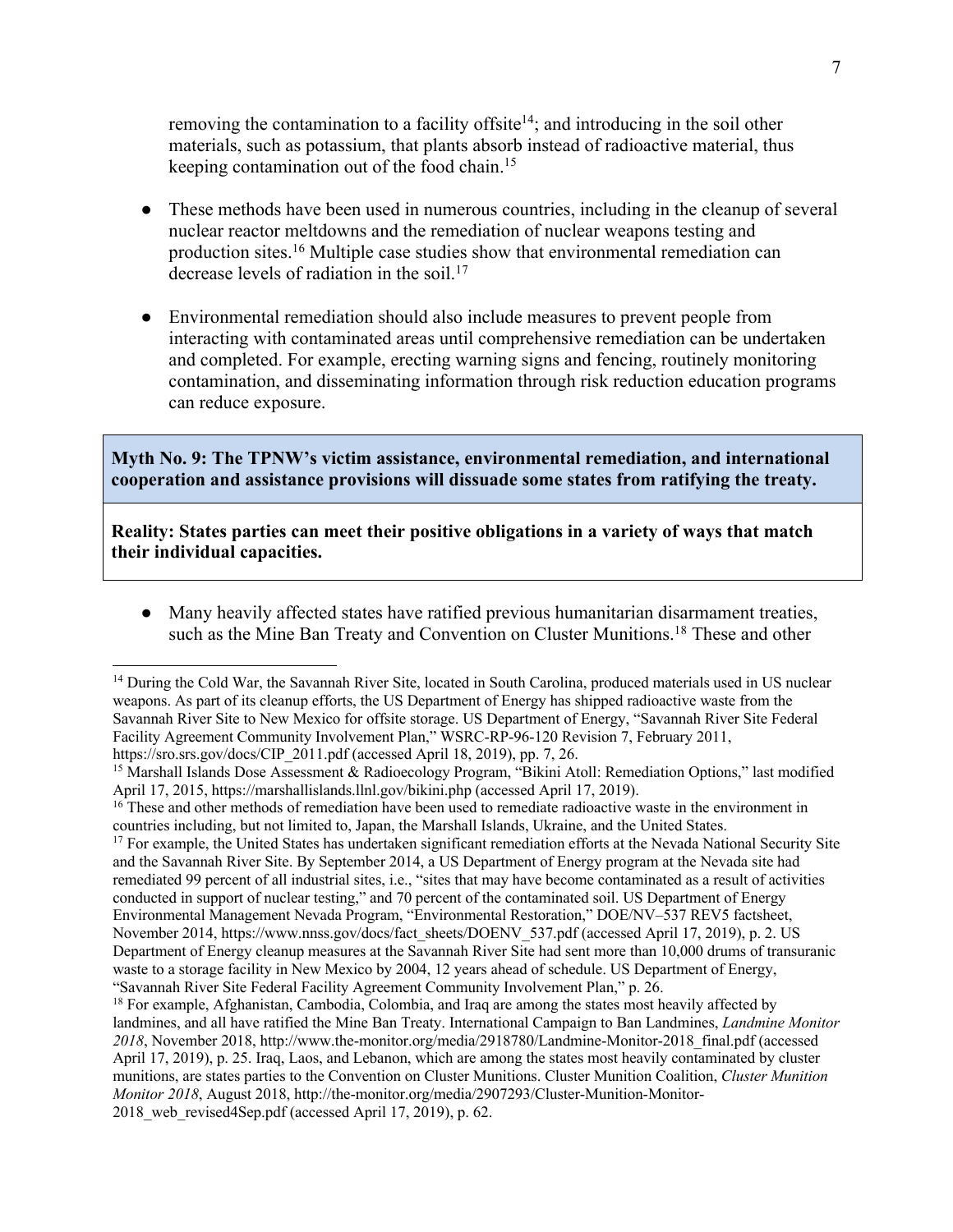countries have benefited from international cooperation and assistance, which has helped them assist victims and clear remnants of war.<sup>19</sup>

- Recognizing the limitations of affected states' resources, the TPNW allows for the progressive realization of its positive obligations. It does not require affected states to fully implement victim assistance and environmental remediation programs overnight.
- The TPNW also acknowledges the different capabilities of other states parties to support affected states parties. The treaty allows each state party to determine what level of international assistance it is "in a position" to provide.
- Similarly, because international cooperation and assistance can take many forms, states parties may choose how they can best support affected states parties. For example, states parties with fewer financial resources may provide technical expertise, equipment, or human resources.

**Myth No. 10: The TPNW will fail to produce any real change as long as nuclear-armed states refuse to join.**

**Reality: Regardless of nuclear-armed states' participation in the TPNW, the treaty's prohibitions and positive obligations create international norms and establish obligations that help address the ongoing humanitarian consequences of nuclear weapons.**

- By making nuclear weapons unlawful, the TPNW increases the stigma against nuclear weapons and places greater pressure on nuclear-armed states to relinquish those weapons.
- The treaty's provisions on victim assistance and environmental remediation, which do not appear in earlier nuclear weapon treaties, set new international standards for dealing with the effects of the use and testing of these weapons. The provisions also extend the application of positive obligations from explosive remnants of war to toxic remnants of war.<sup>20</sup>
- As soon as the TPNW enters into force, the positive obligations can begin providing tangible benefits for people and areas affected by nuclear weapons use or testing. These benefits do not depend nuclear-armed states' ratification of the treaty.

 $\overline{a}$ 

<sup>&</sup>lt;sup>19</sup> For example, 25 states parties to the Mine Ban Treaty have contributed funding to victim assistance between 2007 and 2017. Afghanistan, Cambodia, Colombia, and Iraq have collectively received more than US\$50 million for victim assistance in that period. Landmine and Cluster Munitions Monitor, "Mine Ban Treaty Funding for Victim Assistance," http://www.the-monitor.org/media/2921969/VictimAssistanceFunding.pdf (accessed February 27, 2019).

<sup>&</sup>lt;sup>20</sup> The term "explosive remnants of war" encompasses "unexploded ordnance and abandoned explosive ordnance," including cluster munition remnants. Convention on Conventional Weapons Protocol V on Explosive Remnants of War, adopted November 28, 2003, entered into force November 12, 2006, art. 2(4). The term "toxic remnants of war" refers to "any toxic or radiological substance resulting from military activities that forms a hazard to humans or ecosystems." Humanitarian Disarmament, "Toxic Remnants of War," https://humanitariandisarmament.org/toxicremnants-of-war/ (accessed April 4, 2019).